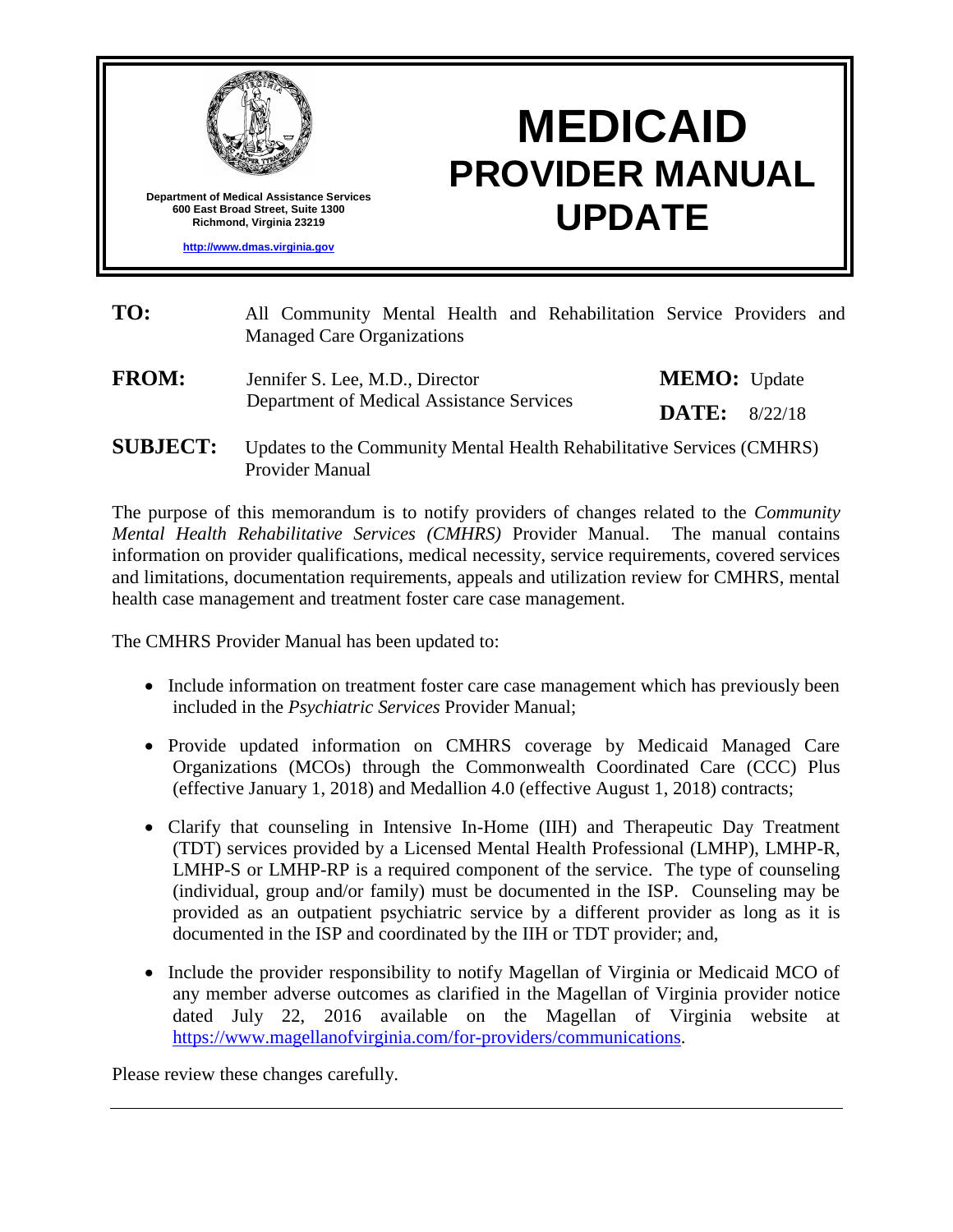#### **MAGELLAN BEHAVIORAL HEALTH OF VIRGINIA (Behavioral Health Services Administrator)**

Providers of behavioral health services may check member eligibility, claims status, check status, service limits, and service authorizations by visiting [www.MagellanHealth.com/Provider.](https://www.magellanprovider.com/MagellanProvider/do/LoadHome) If you have any questions regarding behavioral health services, service authorization, or enrollment and credentialing as a Medicaid behavioral health service provider please contact Magellan Behavioral Health of Virginia toll free at 1-800-424-4046 or by visiting [www.magellanofvirginia.com](https://www.magellanofvirginia.com/) or submitting questions to [VAProviderQuestions@MagellanHealth.com.](file:///C:/Users/vmh49622/AppData/Local/Microsoft/Windows/Temporary%20Internet%20Files/Content.Outlook/37DLTVL7/VAProviderQuestions@MagellanHealth.com)

## **MANAGED CARE PROGRAMS**

Most Medicaid individuals are enrolled in one of the Department's managed care programs: Medallion 4.0 (effective August 1, 2018), Commonwealth Coordinated Care Plus (CCC Plus), and Program of All-Inclusive Care for the Elderly (PACE). In order to be reimbursed for services provided to a managed care enrolled individual, providers must follow their respective contract with the managed care plan/PACE provider. The managed care plan may utilize different prior authorization, billing, and reimbursement guidelines than those described for Medicaid fee-for-service individuals. For more information, please contact the individual's managed care plan/PACE provider directly.

Contact information for managed care plans can be found on the DMAS website for each program as follows:

- $\triangleright$  Medallion 4.0: <http://www.dmas.virginia.gov/#/med4>
- ▶ Commonwealth Coordinated Care Plus (CCC Plus): <http://www.dmas.virginia.gov/#/cccplus>
- $\triangleright$  Program of All-Inclusive Care for the Elderly (PACE) <http://www.dmas.virginia.gov/#/longtermprograms>

## **COMMONWEALTH COORDINATED CARE PLUS**

Commonwealth Coordinated Care Plus is a required managed long term services and supports program for individuals who are either 65 or older or meet eligibility requirements due to a disability. The program integrates medical, behavioral health, and long term services and supports into one program and provides care coordination for members. The goal of this coordinated delivery system is to improve access, quality and efficiency. Please visit the website at:<http://www.dmas.virginia.gov/#/cccplus>

## **VIRGINIA MEDICAID WEB PORTAL**

DMAS offers a web-based Internet option to access information regarding Medicaid or FAMIS member eligibility, claims status, payment status, service limits, service authorizations, and electronic copies of remittance advices. Providers must register through the Virginia Medicaid Web Portal in order to access this information. The Virginia Medicaid Web Portal can be accessed by going to: [www.virginiamedicaid.dmas.virginia.gov.](http://www.virginiamedicaid.dmas.virginia.gov/) If you have any questions regarding the Virginia Medicaid Web Portal, please contact the Conduent Government Healthcare Solutions Support Help desk toll free, at 1-866-352-0496 from 8:00 a.m. to 5:00 p.m. Monday through Friday, except holidays. The MediCall audio response system provides similar information and can be accessed by calling 1-800-884-9730 or 1- 800-772-9996. Both options are available at no cost to the provider.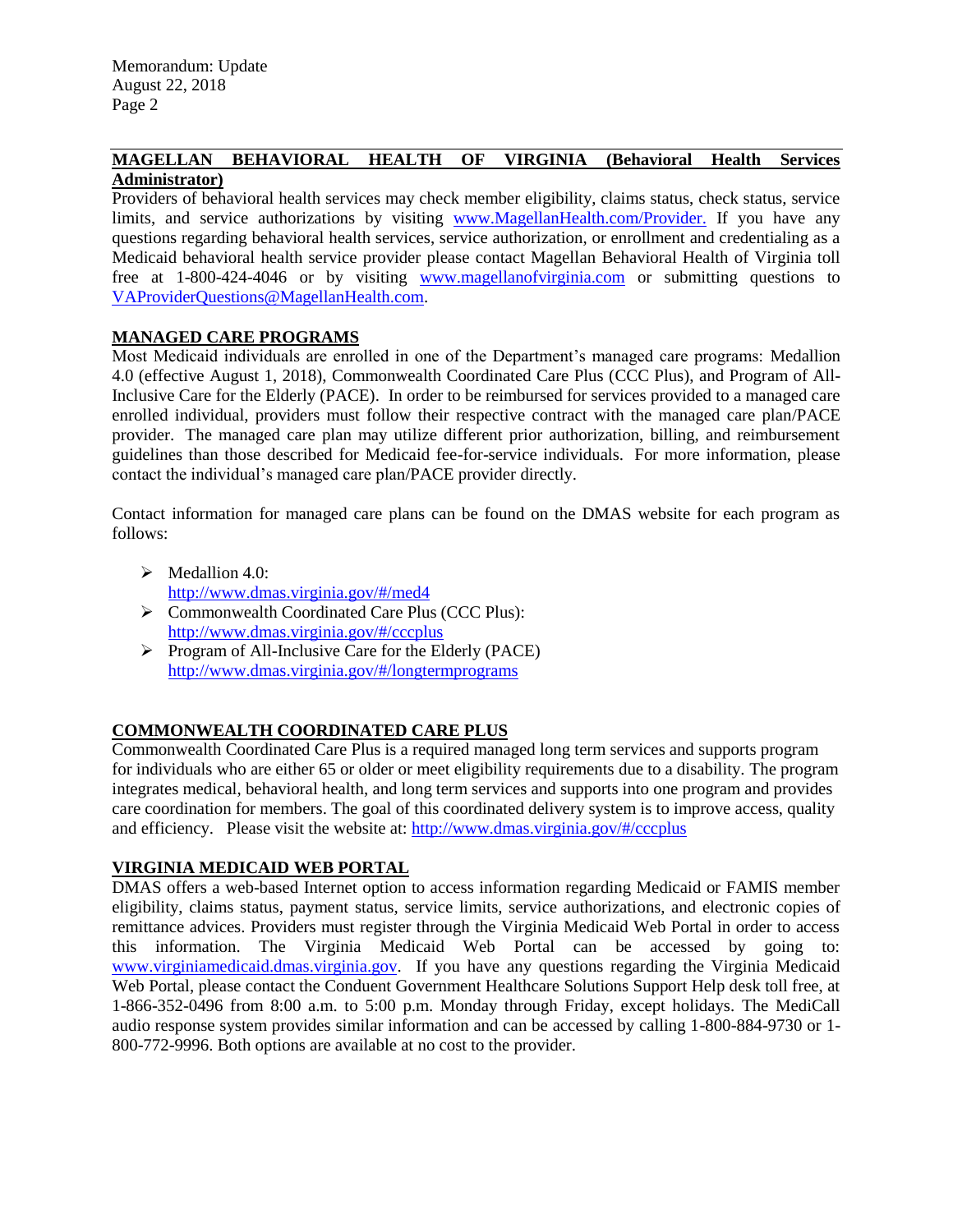Memorandum: Update August 22, 2018 Page 3

#### **KEPRO PROVIDER PORTAL**

Providers may access service authorization information including status via KEPRO's Provider Portal at <https://providerportal.kepro.com/Account/Login.aspx?ReturnUrl=%2f>

#### **HELPLINE**

The "HELPLINE" is available to answer questions Monday through Friday from 8:00 a.m. to 5:00 p.m., except on holidays. The "HELPLINE" numbers are:

| 1-804-786-6273 | Richmond area and out-of-state long distance        |
|----------------|-----------------------------------------------------|
| 1-800-552-8627 | All other areas (in-state, toll-free long distance) |

Please remember that the "HELPLINE" is for provider use only. Please have your Medicaid Provider Identification Number available when you call.

#### **TO ALL MEDICAID PROVIDERS: PROVIDER APPEAL REQUEST FORM NOW AVAILABLE**

There is now a form available on the DMAS website to assist providers in filing an appeal with the DMAS Appeals Division. The link to the page is <http://www.dmas.virginia.gov/#/appealsresources> and the form can be accessed from there by clicking on, "Provider Appeal Request Form." The form is in PDF format and has fillable fields. It can either be filled out online and then printed or downloaded and saved to your business computer. It is designed to save you time and money by assisting you in supplying all of the necessary information to identify your area of concern and the basic facts associated with that concern. Once you complete the form, you can simply print it and attach any supporting documentation you wish, and send to the Appeals Division by means of the United States mail, courier or other hand delivery, facsimile, electronic mail, or electronic submission supported by the Agency.

#### **PROVIDERS: NEW MEDICARE CARDS ARE COMING**

CMS is removing Social Security Numbers from Medicare cards to help fight identity theft and safeguard taxpayer dollars. In previous messages, CMS has stated that you must be ready by April 2018 for the change from the Social Security Number based Health Insurance Claim Number to the randomly generated Medicare Beneficiary Identifier (the new Medicare number). Up to now, CMS has referred to this work as the Social Security Number Removal Initiative (SSNRI). Moving forward, CMS will refer to this project as the New Medicare Card.

To help you find information quickly, CMS designed a new homepage linking you to the latest details, including how to talk to [your Medicare patients](https://www.cms.gov/Medicare/New-Medicare-Card/New-Medicare-Card-Messaging-Guidelines-July-2017.pdf) about the new Medicare Card. Bookmark the [New](https://www.cms.gov/medicare/new-medicare-card/nmc-home.html)  [Medicare Card](https://www.cms.gov/medicare/new-medicare-card/nmc-home.html) homepage and [Provider](https://www.cms.gov/Medicare/New-Medicare-Card/Providers/Providers.html) webpage, and visit often, so you have the information you need to be ready by April 1st.

Providers (which includes fee for service, Medicaid Managed Care Organizations, and Commonwealth Coordinated Care Plus) may share the following information with members:

## **MEMBERS: NEW MEDICARE CARDS ARE COMING**

Medicare will mail new Medicare cards between April 2018 and April 2019. Your new card will have a new Medicare Number that is unique to you, instead of your Social Security Number. This will help to protect your identity.

Additional information is available at the following link: <https://www.medicare.gov/forms-help-and-resources/your-medicare-card.html>